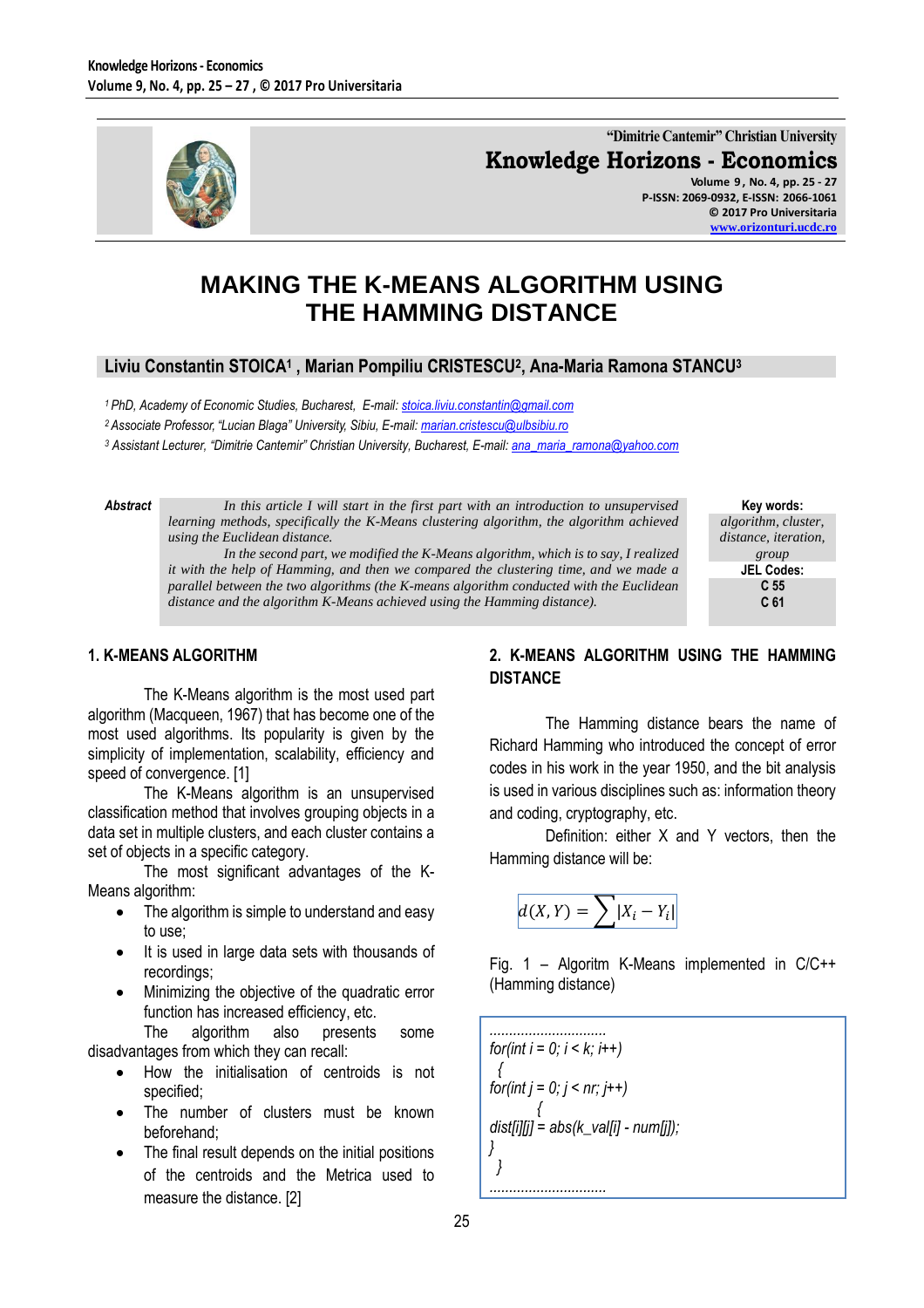In order to assess the performance of K-Means algorithms using the three distances (Euclidean distance, Hellinger distance and Hamming distance) I implemented in C/C++ and studied them using a different number of clusters and values.

In order to compare the performance of the K-Means algorithm, we have chosen the Euclidean distance as the basis for the achievement of the test.

#### **3. COMPARING THE CLUSTERING TIME BETWEEN THE TWO ALGORITHMS**

Comparing the clustering time between the Kmeans algorithm achieved with the Euclidean distance and the K-means algorithm achieved with the two distances (Hellinger distance and Hamming distance).

For the comparison of time we chose 60 clusters as the initial number of centroids, and the other required parameter is the number of iterations. As a result of the test I am interested in the time when the application runs until the final solution is obtained. Thus, we used a varied number of clusters for the K-Means algorithm and I will take one of the values: 1, 5, 10. As for the time required we have implemented and tested the K-Means algorithm using the three distances (Euclidean distance, Hellinger distance and Hamming distance) and I noticed that we needed an average of 20 seconds to obtain the final solution, and The results obtained we synthesized in *table* 3.4

|  |  |  | Table 1 – Parallel running time using the three distances |
|--|--|--|-----------------------------------------------------------|
|  |  |  |                                                           |

|         | Euclidean distance | Hamming distance |
|---------|--------------------|------------------|
| k = 1   | 35,498 sec         | 17,377 sec       |
| $k = 5$ | 25,484 sec         | 17,368 sec       |
| k = 10  | 17,507 sec         | 17,507 sec       |

## **4. PARALLEL BETWEEN THE TWO ALGORITHMS**

In the second part of the research, we developed a parallel between the K-means algorithm using the

Euclidean distance and the K-means algorithms in which we used the Hamming distance.

| <b>K-Means algorithm</b> | <b>K-Means algorithm</b>                                               |  |  |  |
|--------------------------|------------------------------------------------------------------------|--|--|--|
| (Euclidian distance)     | (Hamming distance)                                                     |  |  |  |
| Iteration 1              | Iteration 1                                                            |  |  |  |
| 14                       | 0<br>$1\quad 2$                                                        |  |  |  |
| $1 \quad 0 \quad 1$      | $1 \quad 0 \quad 1$                                                    |  |  |  |
| 4 1 0                    | $2 \quad 1 \quad 0$                                                    |  |  |  |
| 9<br>$4 \quad 1$         | $3 \quad 2 \quad 1$                                                    |  |  |  |
| 16 9 4                   | $4 \quad 3 \quad 2$                                                    |  |  |  |
| Group 1: $(1 = 1)$       | Group 1: $(1 = 1)$                                                     |  |  |  |
| Group 2: $(2 = 2)$       | Group 2: $(2 = 2)$                                                     |  |  |  |
| Group 3: $(3, 4, 5 = 4)$ | Group 3: $(3, 4, 5 = 4)$                                               |  |  |  |
| Iteration 2              | Iteration 2                                                            |  |  |  |
| 19                       | 0 1 3                                                                  |  |  |  |
| $1 \quad 0 \quad 4$      |                                                                        |  |  |  |
| 4 1 1                    | $\begin{array}{ccccc} 1 & 0 & 2 \\ 2 & 1 & 1 \\ 3 & 2 & 0 \end{array}$ |  |  |  |
| 940                      |                                                                        |  |  |  |
| 16 9 1                   | $4 \quad 3 \quad 1$                                                    |  |  |  |
| Group 1: $(1 = 1)$       | Group 1: $(1 = 1)$                                                     |  |  |  |
| Group 2: $(2, 3 = 2)$    | Group 2: $(2, 3 = 2)$                                                  |  |  |  |
| Group 3: $(4, 5 = 4)$    | Group 3: $(4, 5 = 4)$                                                  |  |  |  |

At the same time, we have altered the number of values entered into the two algorithms and the value of K.

In the K-Means algorithms with the help of the Euclidean dimension and the Hamming I noticed that if the value of K (cluster number) is 3 I have a single

iteration, three groups and the execution time is greater than 40 sec, and if its value increases the time of Execution is lower.